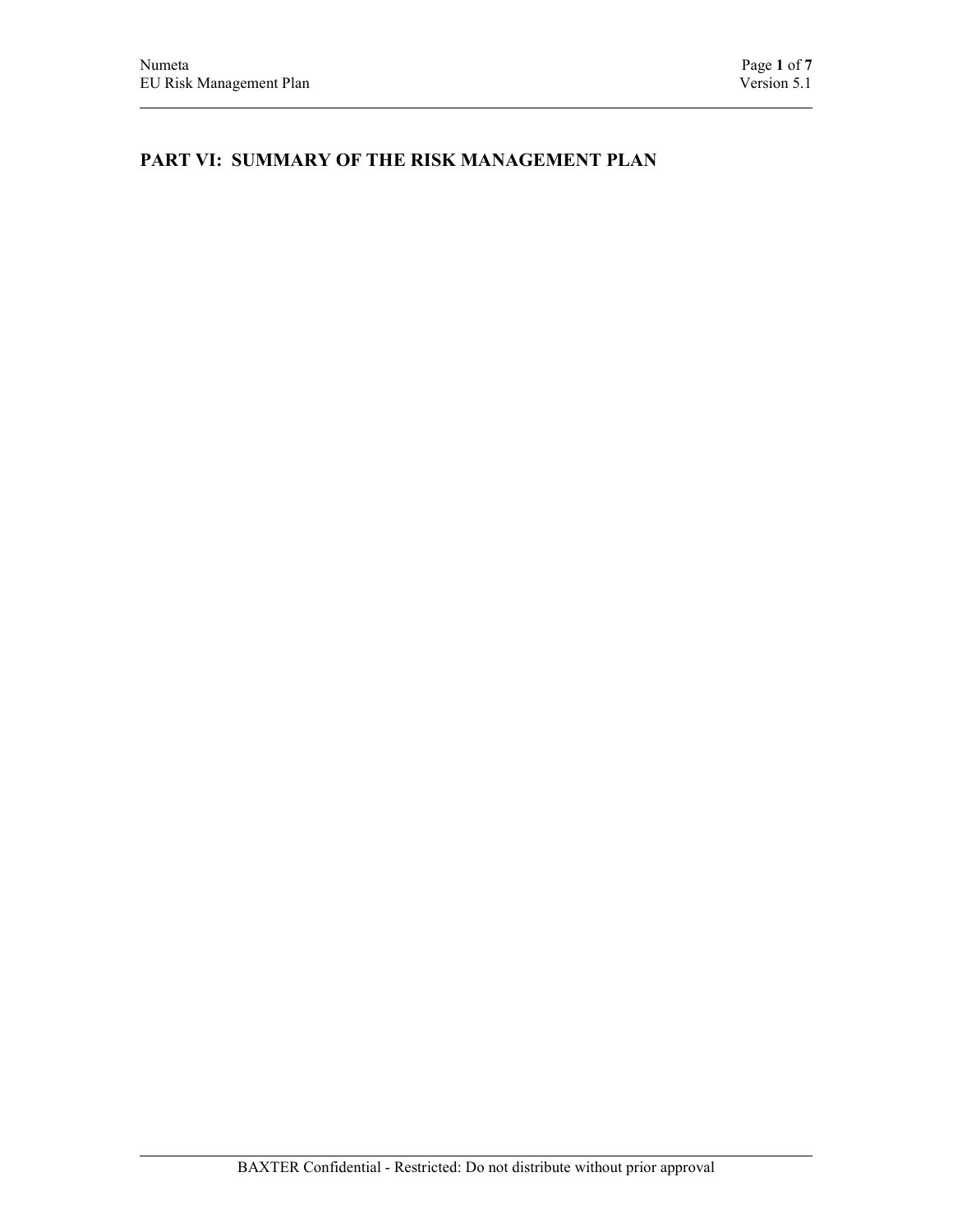## Summary of risk management plan for Numeta

This is a summary of the risk management plan (RMP) for Numeta. The RMP provides details on the important risks of Numeta, how these risks can be minimized, and how more information will be obtained about the risks and uncertainties (missing information) for Numeta. The summary of product characteristics (SmPC) and package leaflet (PL) for Numeta provide essential information to healthcare professionals and patients on how Numeta should be used.

## I. The medicine and what it is used for

Numeta is authorized for parenteral nutrition in pediatric patients when oral or enteral nutrition is not possible, insufficient or contraindicated; refer to the SmPC for complete indication wording. It contains glucose, amino acids with electrolytes, and lipids as the active substances, and it is given by intravenous infusion.

## II. Risks associated with the medicine and activities to minimize or further characterize the risks

The important risks of Numeta, together with measures to minimize such risks and the proposed studies for learning more about Numeta's risks, are outlined below.

Measures to minimize the risks identified for medicinal products can be:

- Specific information, such as warnings, precautions, and advice on correct use, in the package leaflet and SmPC addressed to patients and healthcare professionals;
- Important advice on the medicine's packaging;
- The authorized pack size the amount of medicine in a pack is chosen so as to ensure that the medicine is used correctly;
- The medicine's legal status the way a medicine is supplied to the patient (e.g. with or without prescription) can help to minimize its risks.

Together, these measures constitute routine risk minimization measures.

In addition to these measures, information about adverse reactions is collected continuously and regularly analyzed, including Periodic Safety Update Report (PSUR)/ Periodic Benefit Risk Evaluation Report (PBRER) assessment, so that immediate action can be taken as necessary. These measures constitute routine pharmacovigilance activities.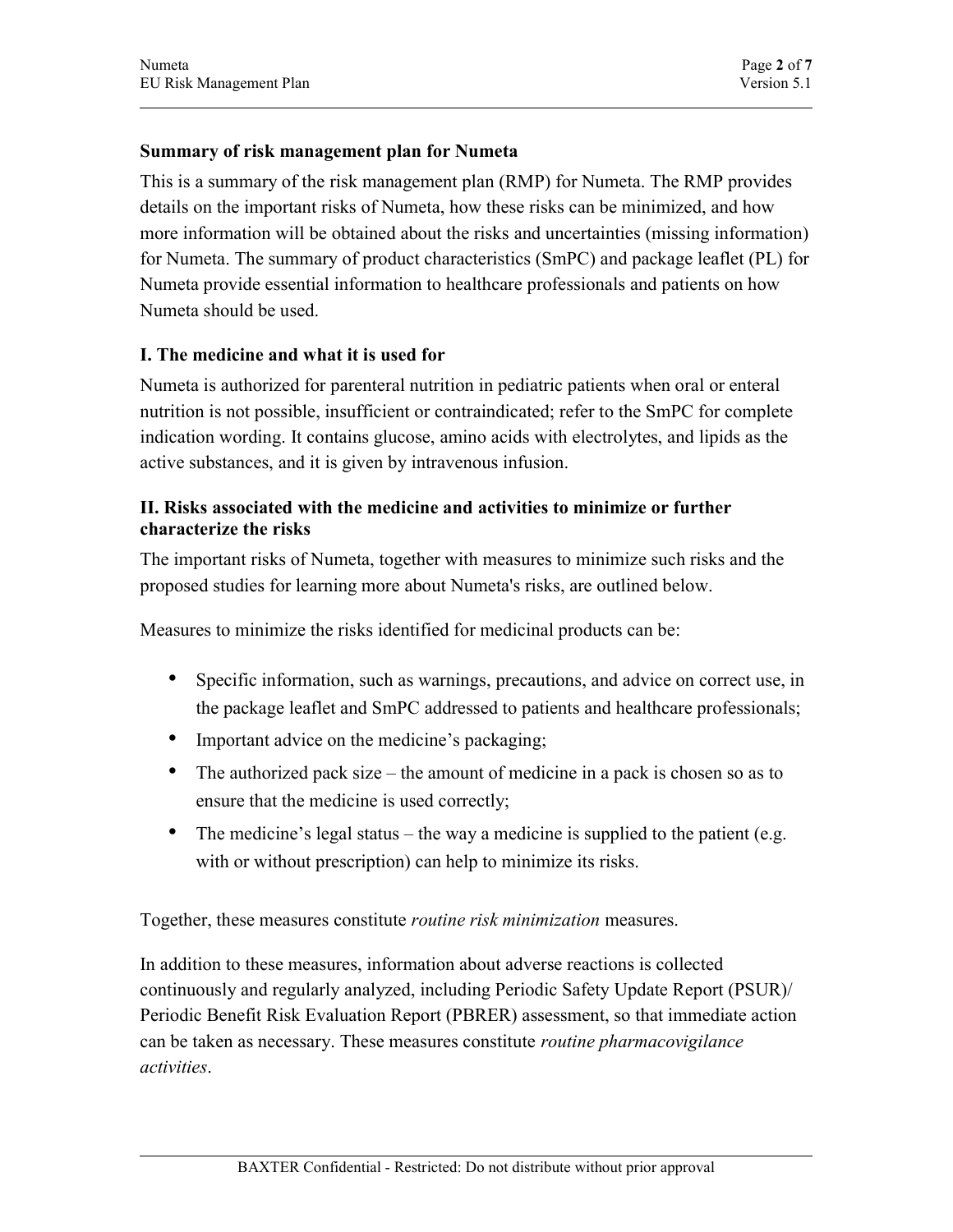## II.A List of important risks and missing information

The important risks of Numeta are risks that need special risk management activities to further investigate or minimize the risk, so that the medicinal product can be safely administered. Important risks can be regarded as identified or potential. Identified risks are concerns for which there is sufficient proof of a link with the use of medicinal products. Potential risks are concerns for which an association with the use of this medicine is possible based on available data, but this association has not been established yet and needs further evaluation. Missing information refers to information on the safety of the medicinal product that is currently missing and needs to be collected (e.g., on the long-term use of the medicine). The important risks and missing information for Numeta are listed in the table below.

| <b>Important identified</b>         | Drug administration error – peripheral infusion with insufficient or no dilution                                                                                         |  |
|-------------------------------------|--------------------------------------------------------------------------------------------------------------------------------------------------------------------------|--|
| risks                               | Metabolic/electrolyte abnormalities                                                                                                                                      |  |
|                                     | Hypersensitivity reactions                                                                                                                                               |  |
|                                     | Refeeding syndrome                                                                                                                                                       |  |
| <b>Important potential</b><br>risks | Drug administration error $-$ failure to mix compartments of 3-chamber bag                                                                                               |  |
|                                     | Pulmonary vascular precipitates                                                                                                                                          |  |
|                                     | Ceftriaxone-calcium salt precipitation                                                                                                                                   |  |
|                                     | Lack of data on use of Numeta G19%E in pregnant or lactating females                                                                                                     |  |
| <b>Missing information</b>          | Lack of data in patients with certain organ impairments (specifically heart<br>failure, liver insufficiency, renal insufficiency, and/or blood coagulation<br>disorders) |  |

| <b>II.B Summary of important risks and missing information</b> |  |  |  |  |
|----------------------------------------------------------------|--|--|--|--|
|                                                                |  |  |  |  |

| Drug administration error – peripheral infusion with insufficient or no dilution |                                                                                                                                                                                                                                                                                                                                                                                                                                                    |  |
|----------------------------------------------------------------------------------|----------------------------------------------------------------------------------------------------------------------------------------------------------------------------------------------------------------------------------------------------------------------------------------------------------------------------------------------------------------------------------------------------------------------------------------------------|--|
| Evidence for linking the risk to the<br>medicine                                 | Post-market reports and medical literature.<br>Extravasation, skin necrosis, and/or tissue damage have been<br>reported in the post-marketing setting with Numeta when<br>peripherally administered with insufficient dilution. Administration<br>of Numeta via a peripheral vein with insufficient or no dilution<br>may, in its severe form, result in skin necrosis and/or tissue<br>damage which may require medical or surgical intervention. |  |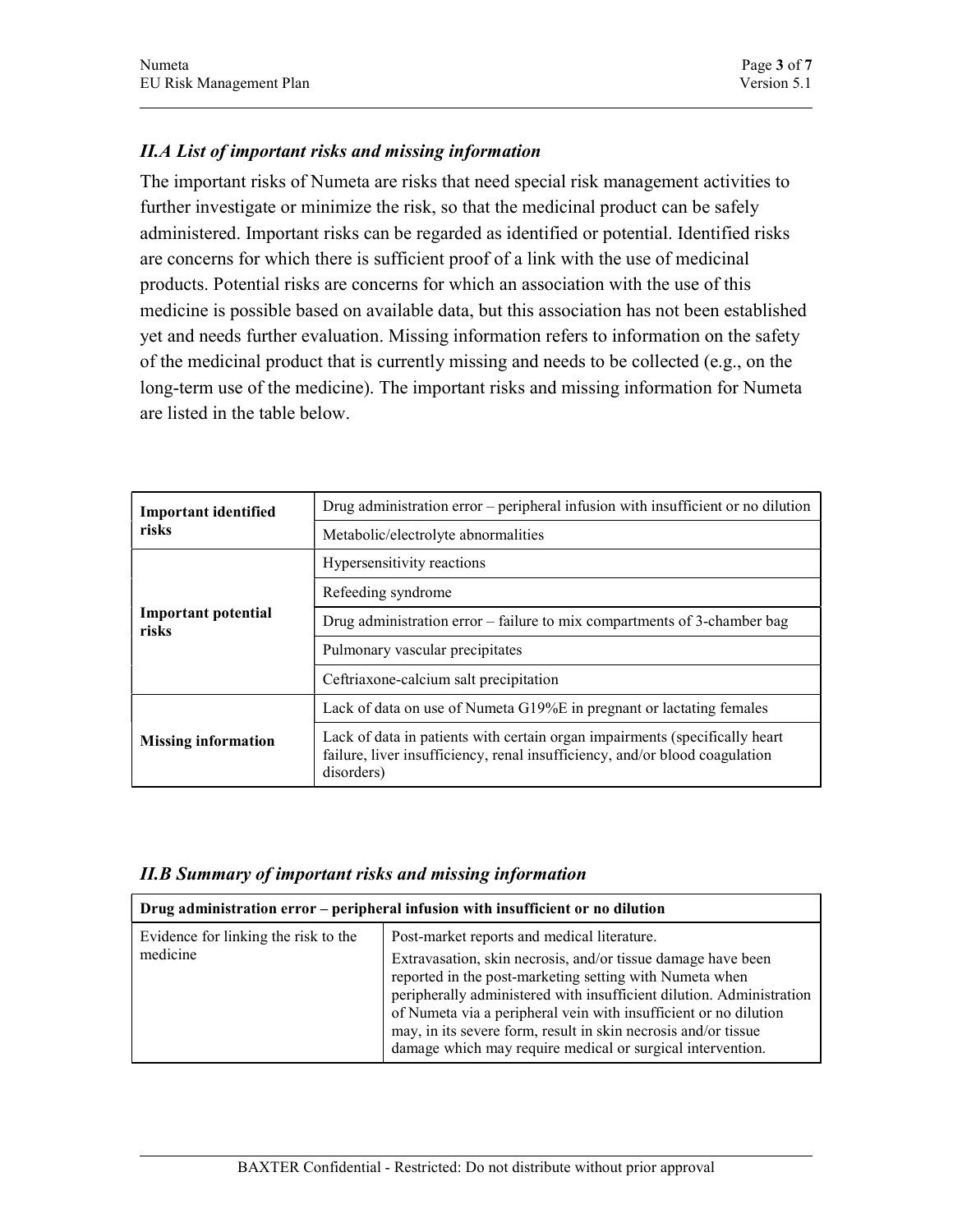| Risk factors and risk groups                     | Pediatric patients who do not have an established central venous<br>catheter and who will be receiving Numeta via peripheral<br>intravenous infusion may be at increased risk.                                                                                                                                                                                                                                                                                                          |
|--------------------------------------------------|-----------------------------------------------------------------------------------------------------------------------------------------------------------------------------------------------------------------------------------------------------------------------------------------------------------------------------------------------------------------------------------------------------------------------------------------------------------------------------------------|
| Risk minimization measures                       | Routine risk minimization measures:<br>Discussed in SmPC sections 4.2 and 4.4.<br>Included in section 4.8 of the SmPC as an adverse reaction.<br>Discussed in PL section 2.<br><b>Additional risk minimization measures:</b><br>None proposed.                                                                                                                                                                                                                                          |
| Additional pharmacovigilance<br>activities       | Additional pharmacovigilance activities:<br>None proposed.                                                                                                                                                                                                                                                                                                                                                                                                                              |
| Metabolic/electrolyte abnormalities              |                                                                                                                                                                                                                                                                                                                                                                                                                                                                                         |
| Evidence for linking the risk to the<br>medicine | Ped3CB/P01/06/Mu.B clinical study report (CSR) and post-market<br>reports.<br>Metabolic/electrolyte abnormalities are a well-known side effect of<br>parenteral nutrition therapies, including Numeta. The severity of<br>metabolic/electrolyte abnormalities may range from mild to severe.<br>Hypophosphatemia, hyperglycemia, hypercalcemia,<br>hypertriglyceridemia, hyperlipidemia, and hyponatremia were<br>reported in study Ped3CB/P01/06/Mu.B in patients receiving<br>Numeta. |
| Risk factors and risk groups                     | Patients with a congenital abnormality of amino acid metabolism,<br>pathologically elevated plasma concentrations of sodium,<br>potassium, magnesium, calcium, and/or phosphorus, severe<br>hyperglycemia, severe hyperlipidemia or severe disorders of lipid<br>metabolism characterized by hypertriglyceridemia are at increased<br>risk for metabolic/electrolyte abnormalities. Numeta is<br>contraindicated in such patients.                                                      |
| Risk minimization measures                       | Routine risk minimization measures:<br>Discussed in SmPC sections 4.3 and 4.4.<br><b>Additional risk minimization measures:</b><br>None proposed.                                                                                                                                                                                                                                                                                                                                       |
| Additional pharmacovigilance<br>activities       | Additional pharmacovigilance activities:<br>None proposed.                                                                                                                                                                                                                                                                                                                                                                                                                              |
| <b>Hypersensitivity reactions</b>                |                                                                                                                                                                                                                                                                                                                                                                                                                                                                                         |
| Evidence for linking the risk to the<br>medicine | Medical literature. Hypersensitivity is a known reaction to<br>parenteral nutrition therapy. Documented cases of allergic<br>responses to the lipid and multivitamin components of PN are<br>available in literature (Nagata 1993, Bartels 2012, Singhi 2003,<br>Scolapio 2005). Hypersensitivity reactions may range in severity<br>from mild to severe.                                                                                                                               |
| Risk factors and risk groups                     | Atopic patients and/or patients with known history of<br>hypersensitivity to egg, soy or peanut proteins, or to any of the<br>active substances, excipients, or components of the container.                                                                                                                                                                                                                                                                                            |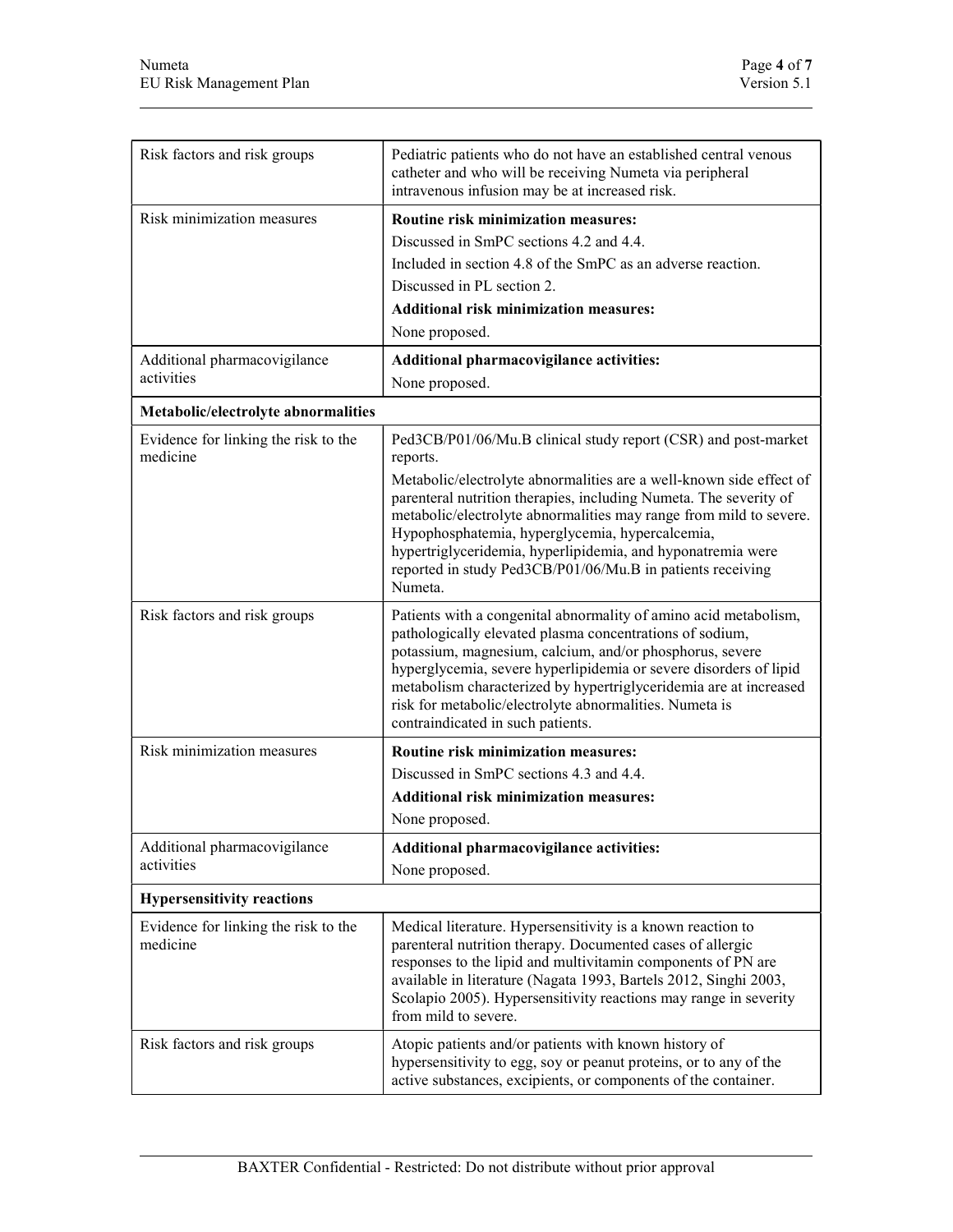| Risk minimization measures                       | Routine risk minimization measures:                                                                                                                                                                                                                                                                                                                                                                                                                                 |
|--------------------------------------------------|---------------------------------------------------------------------------------------------------------------------------------------------------------------------------------------------------------------------------------------------------------------------------------------------------------------------------------------------------------------------------------------------------------------------------------------------------------------------|
|                                                  | Discussed in SmPC sections 4.3 and 4.4.                                                                                                                                                                                                                                                                                                                                                                                                                             |
|                                                  | Discussed in PL sections 2 and 4.                                                                                                                                                                                                                                                                                                                                                                                                                                   |
|                                                  | <b>Additional risk minimization measures:</b>                                                                                                                                                                                                                                                                                                                                                                                                                       |
|                                                  | None proposed.                                                                                                                                                                                                                                                                                                                                                                                                                                                      |
| Additional pharmacovigilance                     | Additional pharmacovigilance activities:                                                                                                                                                                                                                                                                                                                                                                                                                            |
| activities                                       | None proposed.                                                                                                                                                                                                                                                                                                                                                                                                                                                      |
| <b>Refeeding syndrome</b>                        |                                                                                                                                                                                                                                                                                                                                                                                                                                                                     |
| Evidence for linking the risk to the<br>medicine | Medical literature. Case reports of refeeding syndrome have been<br>discussed in medical literature in patients receiving artificial<br>nutrition (Fan 2004, Mehanna 2008, Lin 2006, Huang 2001). No<br>reports of refeeding syndrome have been received in the post-<br>marketing experience with Numeta.                                                                                                                                                          |
| Risk factors and risk groups                     | Patients who are severely undernourished or with electrolyte<br>imbalances of potassium, phosphorus, and magnesium.                                                                                                                                                                                                                                                                                                                                                 |
| Risk minimization measures                       | Routine risk minimization measures:                                                                                                                                                                                                                                                                                                                                                                                                                                 |
|                                                  | Discussed in SmPC section 4.4.                                                                                                                                                                                                                                                                                                                                                                                                                                      |
|                                                  | Discussed in PL section 2.                                                                                                                                                                                                                                                                                                                                                                                                                                          |
|                                                  | <b>Additional risk minimization measures:</b>                                                                                                                                                                                                                                                                                                                                                                                                                       |
|                                                  | None proposed.                                                                                                                                                                                                                                                                                                                                                                                                                                                      |
| Additional pharmacovigilance                     | Additional pharmacovigilance activities:                                                                                                                                                                                                                                                                                                                                                                                                                            |
| activities                                       | None proposed.                                                                                                                                                                                                                                                                                                                                                                                                                                                      |
|                                                  | Drug administration error – failure to mix compartments of 3-chamber bag                                                                                                                                                                                                                                                                                                                                                                                            |
| Evidence for linking the risk to the<br>medicine | Medical literature. Medication errors with the administration of<br>parenteral nutrition therapy have been reported in literature (Sacks<br>2009). Omission of lipids which were intended for administration<br>would result in a lack of calories, but this is not a safety issue over<br>a single day. Not activating the bag can lead to only the amino<br>acids/electrolytes portion being infused, resulting in hypoglycemia.<br>Severity of the risk is mild. |
| Risk factors and risk groups                     | Pediatric patients receiving parenteral nutrition via a Numeta 3-<br>chamber bag.                                                                                                                                                                                                                                                                                                                                                                                   |
| Risk minimization measures                       | Routine risk minimization measures:<br>Discussed in SmPC section 6.6.<br>Discussed in PL section 2 and 3.<br><b>Additional risk minimization measures:</b><br>None proposed.                                                                                                                                                                                                                                                                                        |
| Additional pharmacovigilance<br>activities       | Additional pharmacovigilance activities:<br>None proposed.                                                                                                                                                                                                                                                                                                                                                                                                          |
| Pulmonary vascular precipitates                  |                                                                                                                                                                                                                                                                                                                                                                                                                                                                     |
| Evidence for linking the risk to the<br>medicine | Medical literature. Published case reports on the formation of<br>pulmonary vascular precipitates in PN admixtures are documented                                                                                                                                                                                                                                                                                                                                   |
|                                                  |                                                                                                                                                                                                                                                                                                                                                                                                                                                                     |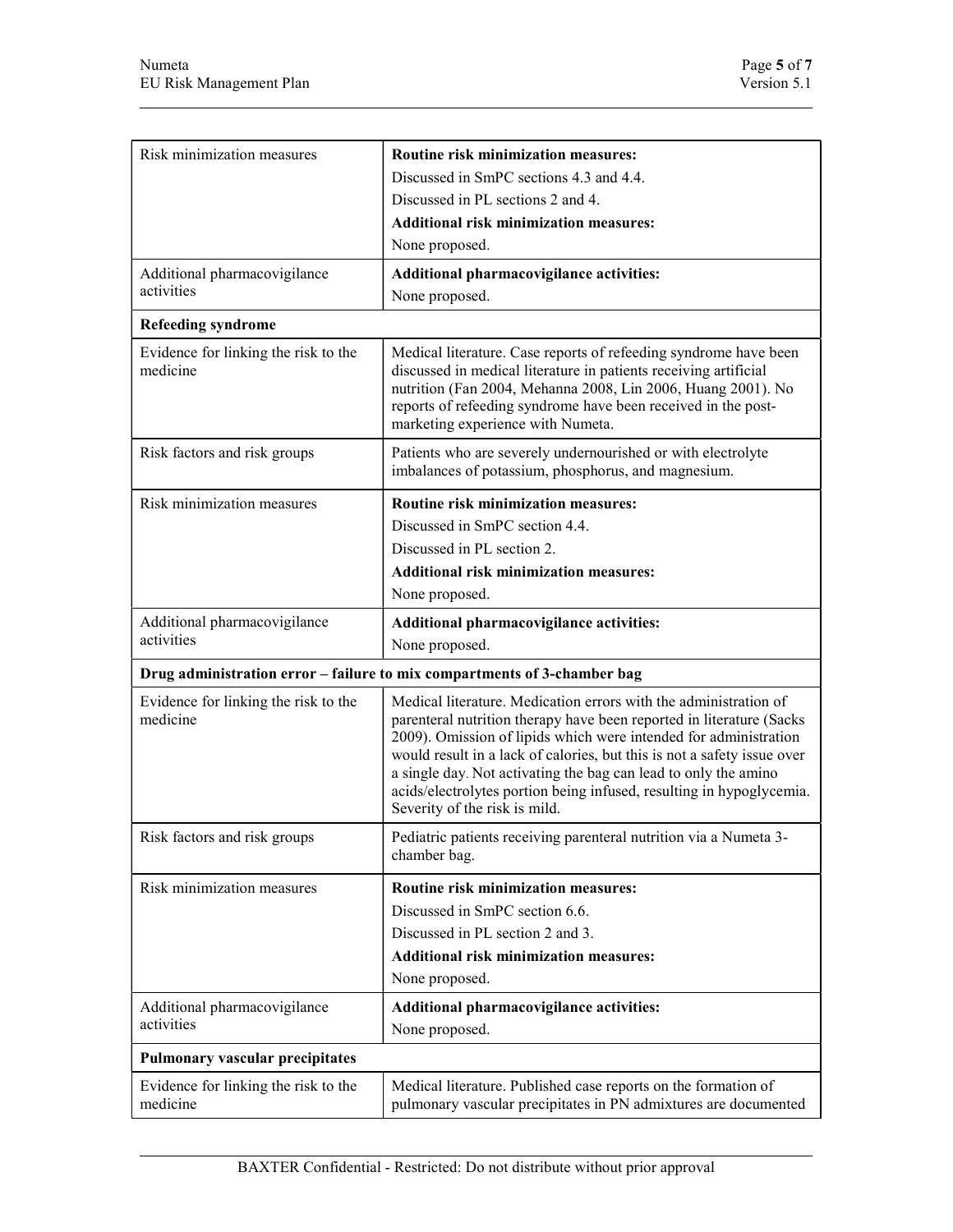|                                                  | in literature (Strickland 2015, Felton 2006, Hammar 2003,<br>McNearney 2003, Shay 1997, Reedy 1999, Hill 1996, Turrentine<br>1994, Knowles 1989).                                                                                                                        |
|--------------------------------------------------|--------------------------------------------------------------------------------------------------------------------------------------------------------------------------------------------------------------------------------------------------------------------------|
|                                                  | Pulmonary vascular precipitates (pulmonary vascular emboli and<br>pulmonary distress) are a known class reaction reported with other<br>parenteral nutrition admixtures. Pulmonary vascular precipitates<br>have not been reported with post-marketing use of Numeta.    |
| Risk factors and risk groups                     | Pediatric patients receiving parenteral nutrition.                                                                                                                                                                                                                       |
| Risk minimization measures                       | Routine risk minimization measures:                                                                                                                                                                                                                                      |
|                                                  | Discussed in SmPC section 4.4.                                                                                                                                                                                                                                           |
|                                                  | Discussed in SmPC section 4.8 as an adverse reaction reported<br>with other parenteral nutrition admixtures.                                                                                                                                                             |
|                                                  | Discussed in PL sections 2 and 4.                                                                                                                                                                                                                                        |
|                                                  | <b>Additional risk minimization measures:</b>                                                                                                                                                                                                                            |
|                                                  | None proposed.                                                                                                                                                                                                                                                           |
| Additional pharmacovigilance                     | Additional pharmacovigilance activities:                                                                                                                                                                                                                                 |
| activities                                       | None proposed.                                                                                                                                                                                                                                                           |
| Ceftriaxone-calcium salt precipitation           |                                                                                                                                                                                                                                                                          |
| Evidence for linking the risk to the<br>medicine | Medical literature. Cases of fatal reactions with calcium-<br>ceftriaxone precipitates have been described in medical literature<br>(Bradley 2009, Steadman 2010). Ceftriaxone-calcium salt<br>precipitation has not been reported with post-marketing use of<br>Numeta. |
| Risk factors and risk groups                     | Newborns up to 28 days of age may be at greater risk of<br>ceftriaxone-calcium precipitation than older patients, particularly if<br>they are premature or have impaired bilirubin binding.                                                                              |
| Risk minimization measures                       | Routine risk minimization measures:                                                                                                                                                                                                                                      |
|                                                  | Discussed in section 4.3 of the Numeta G13%E and Numeta<br>$G16\%E$ SmPCs.                                                                                                                                                                                               |
|                                                  | Discussed in sections 4.5 and 6.2 of the Numeta G13%E, Numeta<br>G16%E, and Numeta G19%E SmPCs.                                                                                                                                                                          |
|                                                  | Discussed in PL section 2.                                                                                                                                                                                                                                               |
|                                                  | <b>Additional risk minimization measures:</b>                                                                                                                                                                                                                            |
|                                                  | None proposed.                                                                                                                                                                                                                                                           |
| Additional pharmacovigilance                     | Additional pharmacovigilance activities:                                                                                                                                                                                                                                 |
| activities                                       | None proposed.                                                                                                                                                                                                                                                           |
|                                                  | Lack of data on use of Numeta G19%E in pregnant or lactating females                                                                                                                                                                                                     |
| Risk minimization measures                       | Routine risk minimization measures:                                                                                                                                                                                                                                      |
|                                                  | Discussed in section 4.6 of the Numeta G19%E SmPC.                                                                                                                                                                                                                       |
|                                                  | Discussed in section 2 of the Numeta G19%E PL.                                                                                                                                                                                                                           |
|                                                  | <b>Additional risk minimization measures:</b>                                                                                                                                                                                                                            |
|                                                  | None proposed.                                                                                                                                                                                                                                                           |